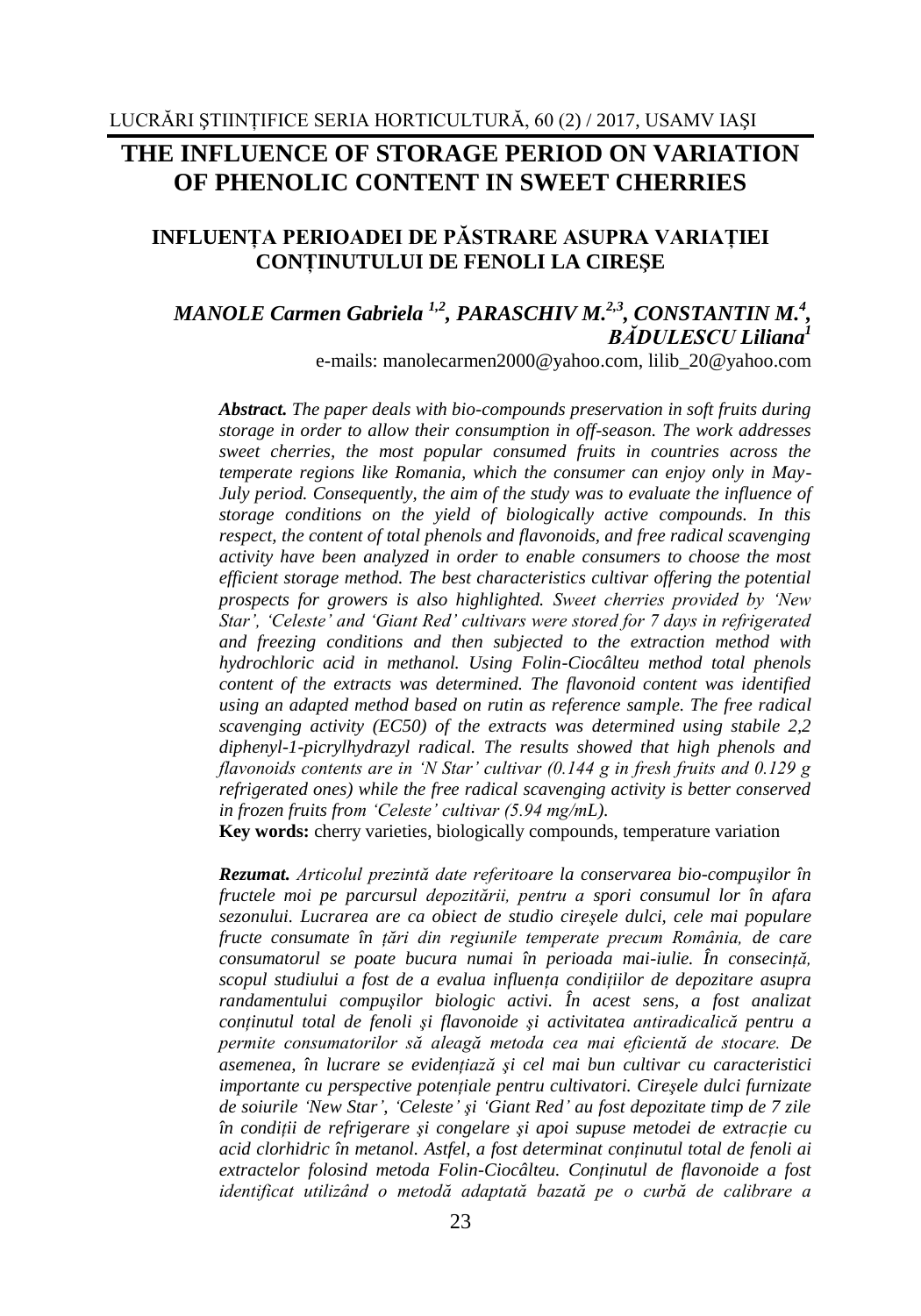*rutinului. Activitatea antiradicalică (EC50) a extractelor a fost determinată utilizând un radical liber stabil de 2,2 difenil-1-picrilhidrazil. Rezultatele au aratat un conţinut ridicat de fenoli şi flavonoide în cultivarul 'N Star' (0,144 g în fructe proaspete şi 0,129 cele g refrigerate) în timp ce activitatea antiradicalică este mai bine evidenţiată în fructele congelate din soiul 'Celeste' (5,94 mg / mL ).*

**Cuvinte cheie:** varietăți de cirese, compusi biologici, variația temperaturii

### **INTRODUCTION**

In the past years, numerous research studies have been focused on plant micronutrients and their health benefits. These studies showed that a diet rich in fruits and vegetables containing various classes of phenols, which are key compounds in decreasing the risk of premature diseases and aging (Piljac-Zegarac *et al*., 2009; Patthamakanokporn *et al.*, 2008; Freeman *et al*., 2011; Rekhy and McConchie, 2014). Therefore, these foods may provide optimal fibres, minerals, vitamins and phytochemicals such as natural antioxidants (Palafox-Carlos *et al.*, 2011; Charanjit and Harish, 2001).

Sweet cherries are one of the most popular consumed fruits across the temperate regions, in several areas being the first fruit of the season (Prvulović *et al.*, 2011). In addition, they are natural sources of antioxidants being part of human diet for several years (Melichàĉovà *et al.*, 2010).

In Romania, Prunus avium L. is cultivated in home gardens, farms and professional orchards, and have a celebration day. According to Food and Agriculture Organization of United Nations, in 2013 Romania has registered a cultivated area of 7078 hectares, and a production of 80477 tones. Local people use sweet cherries both as fresh and frozen fruits, jams, compote or different types of beverages. Amongst other bioactive compounds, sweet cherries are rich in sugars and organic acids, and are considered a major source of phenolic compounds, responsible for the colour and sensory properties (Kelebek and Selli, 2011). Most often, biological properties differ depending on growing conditions, the harvest year, cultivar and phenological phase of fruit maturation (Ferretti *et. al.*, 2014).

Considering these aspects, over the years numerous research regarding the identification and exploitation of fruit phenolic compounds were conducted (Gonçalves *et al.,* 2004; Asănică *et al.*, 2004, Jakobek *et al.,* 2007; Liu *et al*., 2011; Ballistreri *et al*., 2013; Cao *et al*., 2015). They found that the storage temperature has a high influence on phenolic content. Thus, this content decreases when the temperature is around  $1\t{-}2$  °C and rises when the storage temperature is around 15 +/- 5 °C. Moreover, analysing different cherry species (*Prunus avium, Prunus cerasus, Prunus pseudocerasus* and *Prunus tomentosa*) they proved that interspecies variability of phenolic compounds was greater that of intra-species one. Also, the results of their research suggest that climatic conditions have a significant influence on the yield of these compounds, especially in cultivars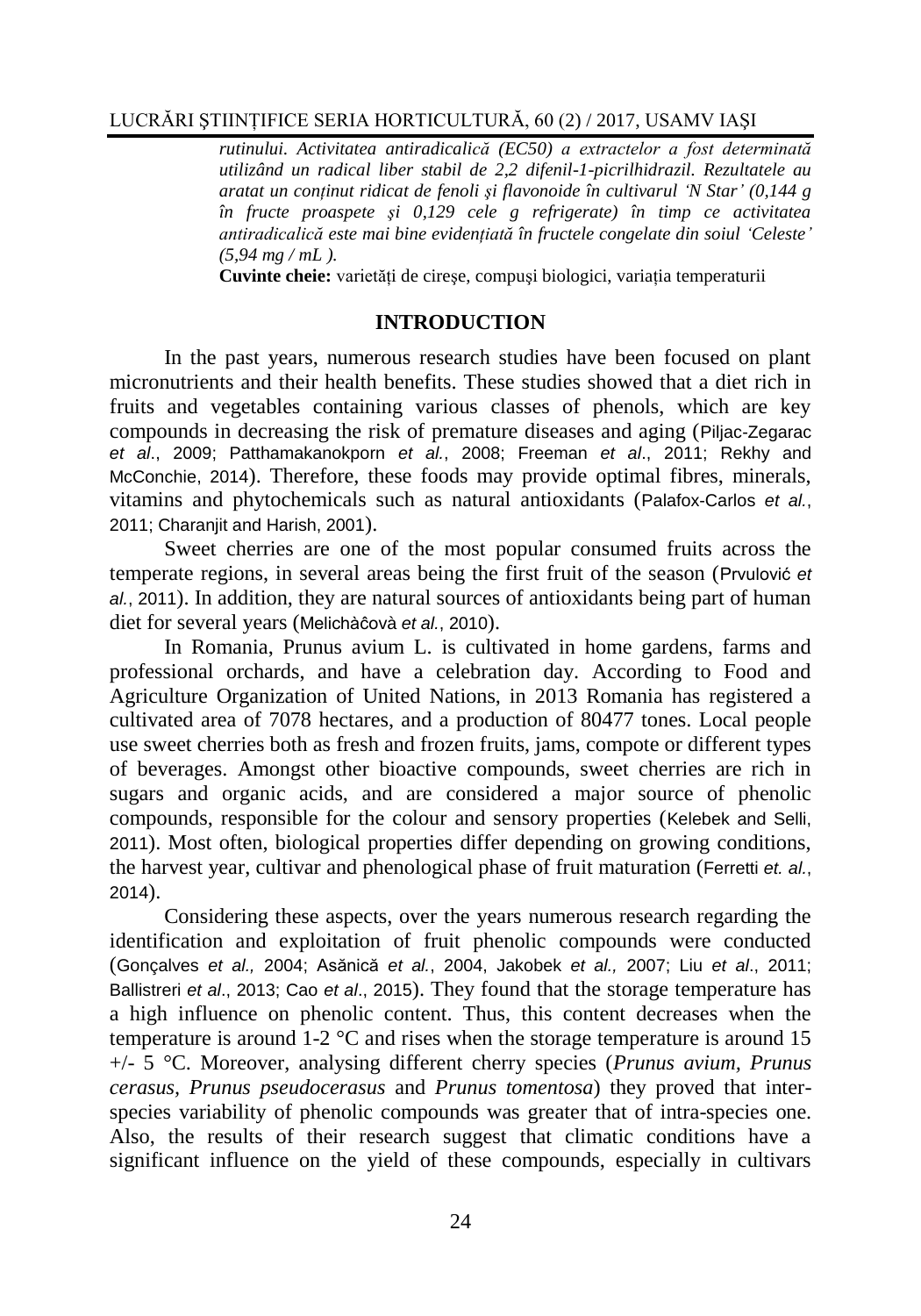'Burlat', 'Saco', 'Summit', and 'Van' grown on the mountainsides of the Etna volcano (Sicily, Italy).

Due to the pleasant taste and appearance of the fruit but also for the significant amounts of compounds with free radical scavenging properties, the demand is continuously increasing (Naderiboldaji *et al.*, 2015). As the fruits are perishable and have a short shelf life (up to 10 days in normal conditions), in some cases the consumers are not receiving them in optimal quality. Their shelf life is influenced by several factors (fig. 1), which influences both organoleptic and biochemical properties (Wani *et al*., 2014).



**Fig. 1** Factors influencing shelf life of fresh sweet cherry (Wani *et al*., 2014)

This paper presents quantitative analysis on the phenolic and flavonoid contents, and anti-radical activity of several sweet cherries varieties grown in Romania. The reason of choosing these parameters for analysis is related to the fact that they ensure the quality of soft fruits, which begins to decline after harvesting. For most of fruits (crops), the environmental conditions (i.g. the storage temperature) are critical for ensuring the required level of healthpromoting compounds *(*Karlund *et al.* 2014).

The goal of the study was to assess the influence of storage conditions on the yield of biologically active compounds in sweet cherries and on their antiradical activity in order to enable consumers to choose the most efficient storage method, depending on the intended use.

## **MATERIAL AND METHOD**

#### *The biological material*

The fruits provided from the three cultivars of cherries represented the biological material. Harvested at the end of May, the fruits from the Prunus avium L.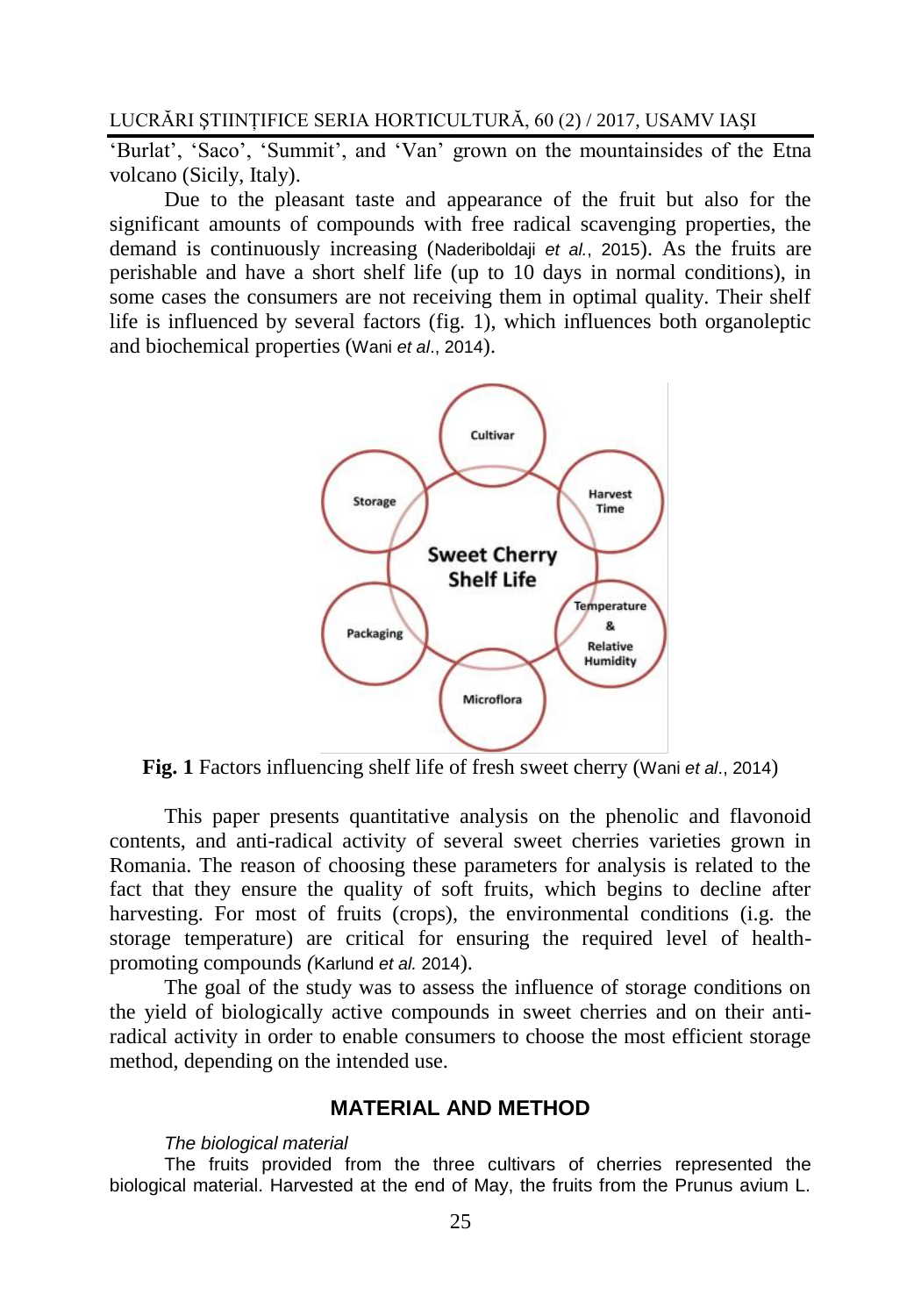cultivars 'New Star' (N. Star), 'Celeste' and 'Giant Red' (G. Red) were kept in three different storage conditions according to table 1.

*Table 1.*

| <b>Varieties</b> | Fresh       | Refrigerated         | Freezer $(-85^{\circ}C)$ |
|------------------|-------------|----------------------|--------------------------|
| N. Star          |             |                      |                          |
| Celeste          | Harvest day | 7 days after harvest | 7 days after             |
| G. Red           |             | dav                  | harvest day              |
|                  |             |                      |                          |

#### **Storage conditions of sweet cherries**

The fruits were milled and subjected to the extraction method adapted after Cheel *et al.* (2007) with hydrochloric acid (HCl), 1% (v/v) in methanol (MeOH), for 30 minutes on ice bath. The used fruit/solvent extraction ratio was 1/5. The extracts were shaken and left at room temperature for 48 hours. Then, the extracts were filtered through Whatman paper and further subjected to the spectral analyses. **Methods** 

Using Folin-Ciocâlteu method Neményi *et al.* (2015) total phenolic content of the extracts was determined. After 45 minutes, the absorbance was measured at  $\lambda =$ 750 nm against a control sample, which was obtained by replacing the extract volume with distilled water. The results were quantified based on a calibration curve of gallic acid (Sigma purity) and were expressed as gallic acid equivalents (GAE). The linear regression curve was given by the equation (1):

 $\text{Abs} = 0.00968 + 0.000167857 \times \text{C} \text{ gallic } \text{acid}$ ,  $\text{R} = 0.996$ ,  $p < 0.05$  (1)

The results are showed as [g] GAE / 100 [g] fresh weigh (FW).

The flavonoid content was determined using a method adapted after Tuker et al. (2012) using the rutin as reference sample. The diluted extracts were mixed with sodium nitrite solution (NaNO2), 5% (w/v) in water. After 5 minutes was added aluminum chloride solution (AlCl3), 10% (w/v) in water, and after another 6 minutes sodium hydroxide solution, 1M NaOH, has been added, too. After 45 minutes, the sample's absorption was measured at the wavelength of 510 nm. The results were obtained based on the rutin calibration curve, having the equation (2):  $\text{Abs} = -0.0068 + 0.000627455 \times \text{C}$  rutin , R = 0.999, p < 0.05 (2)

The free radical scavenging activity of the extracts was determined using stabile radical 2,2 diphenyl-1-picrylhydrazyl (DPPH•), using an adapted method (Clarke et al., 2013). The inhibitory effect of DPPH was calculated using to the equation (3):

*Inhibition* 
$$
\bigcirc
$$
  $\frac{\longrightarrow}{\longrightarrow}$   $\frac{\longrightarrow}{\longrightarrow}$   $\frac{\longrightarrow}{\longrightarrow}$   $\frac{\longrightarrow}{\longrightarrow}$   $\frac{\longrightarrow}{\longrightarrow}$   $\frac{\longrightarrow}{\longrightarrow}$   $\frac{\longrightarrow}{\longrightarrow}$   $\frac{\longrightarrow}{\longrightarrow}$   $\frac{\longrightarrow}{\longrightarrow}$   $\frac{\longrightarrow}{\longrightarrow}$   $\frac{\longrightarrow}{\longrightarrow}$   $\frac{\longrightarrow}{\longrightarrow}$   $\frac{\longrightarrow}{\longrightarrow}$   $\frac{\longrightarrow}{\longrightarrow}$   $\frac{\longrightarrow}{\longrightarrow}$   $\frac{\longrightarrow}{\longrightarrow}$   $\frac{\longrightarrow}{\longrightarrow}$   $\frac{\longrightarrow}{\longrightarrow}$   $\frac{\longrightarrow}{\longrightarrow}$   $\frac{\longrightarrow}{\longrightarrow}$   $\frac{\longrightarrow}{\longrightarrow}$   $\frac{\longrightarrow}{\longrightarrow}$   $\frac{\longrightarrow}{\longrightarrow}$   $\frac{\longrightarrow}{\longrightarrow}$   $\frac{\longrightarrow}{\longrightarrow}$   $\frac{\longrightarrow}{\longrightarrow}$   $\frac{\longrightarrow}{\longrightarrow}$   $\frac{\longrightarrow}{\longrightarrow}$   $\frac{\longrightarrow}{\longrightarrow}$   $\frac{\longrightarrow}{\longrightarrow}$   $\frac{\longrightarrow}{\longrightarrow}$   $\frac{\longrightarrow}{\longrightarrow}$   $\frac{\longrightarrow}{\longrightarrow}$   $\frac{\longrightarrow}{\longrightarrow}$   $\frac{\longrightarrow}{\longrightarrow}$   $\frac{\longrightarrow}{\longrightarrow}$   $\frac{\longrightarrow}{\longrightarrow}$   $\frac{\longrightarrow}{\longrightarrow}$   $\frac{\longrightarrow}{\longrightarrow}$   $\frac{\longrightarrow}{\longrightarrow}$   $\frac{\longrightarrow}{\longrightarrow}$   $\frac{\longrightarrow}{\longrightarrow}$   $\frac{\longrightarrow}{\longrightarrow}$   $\frac{\longrightarrow}{\longrightarrow}$   $\frac{\longrightarrow}{\longrightarrow}$   $\frac{\longrightarrow}{\longrightarrow}$   $\frac{\longrightarrow}{\longrightarrow}$   $\frac{\longrightarrow}{\longrightarrow}$   $\frac{\longrightarrow}{\longrightarrow}$   $\frac{\longrightarrow}{\longrightarrow}$   $\frac{\longrightarrow}{\longrightarrow}$   $\frac{\longrightarrow}{\longrightarrow}$   $\frac{\longrightarrow}{\longrightarrow}$   $\frac{\longrightarrow}{\longrightarrow}$   $\frac{\longrightarrow}{\longrightarrow}$   $\frac{\longrightarrow}{\longrightarrow}$   $\frac{\longrightarrow}{\longrightarrow}$   $\frac{\longrightarrow}{\longrightarrow}$   $\frac{\longrightarrow}{\longrightarrow}$   $\frac{\longrightarrow}{\longrightarrow}$   $\frac{\longrightarrow}{\longrightarrow}$   $\frac{\longrightarrow}{\longrightarrow}$   $\frac{\longrightarrow}{$ 

The results obtained were figured against the sample concentration to determine the amount of antioxidant necessary to decrease the initial DPPH concentration by 50%. IC50 (EC50) represents the level where 50% of the radicals were scavenged by sweet cherries extracts.

Bonferoni and Tukey tests were used for the comparison of means values for the bio-compounds content between groups, using Statistical Package for Social Science (SPSS version 21.0). The statistical significance for the probability value of difference  $p < 0.05$  was considered. The obtained results were expressed as mean values ± standard error. For charts design, Microcal Origin version 6.0 software was used.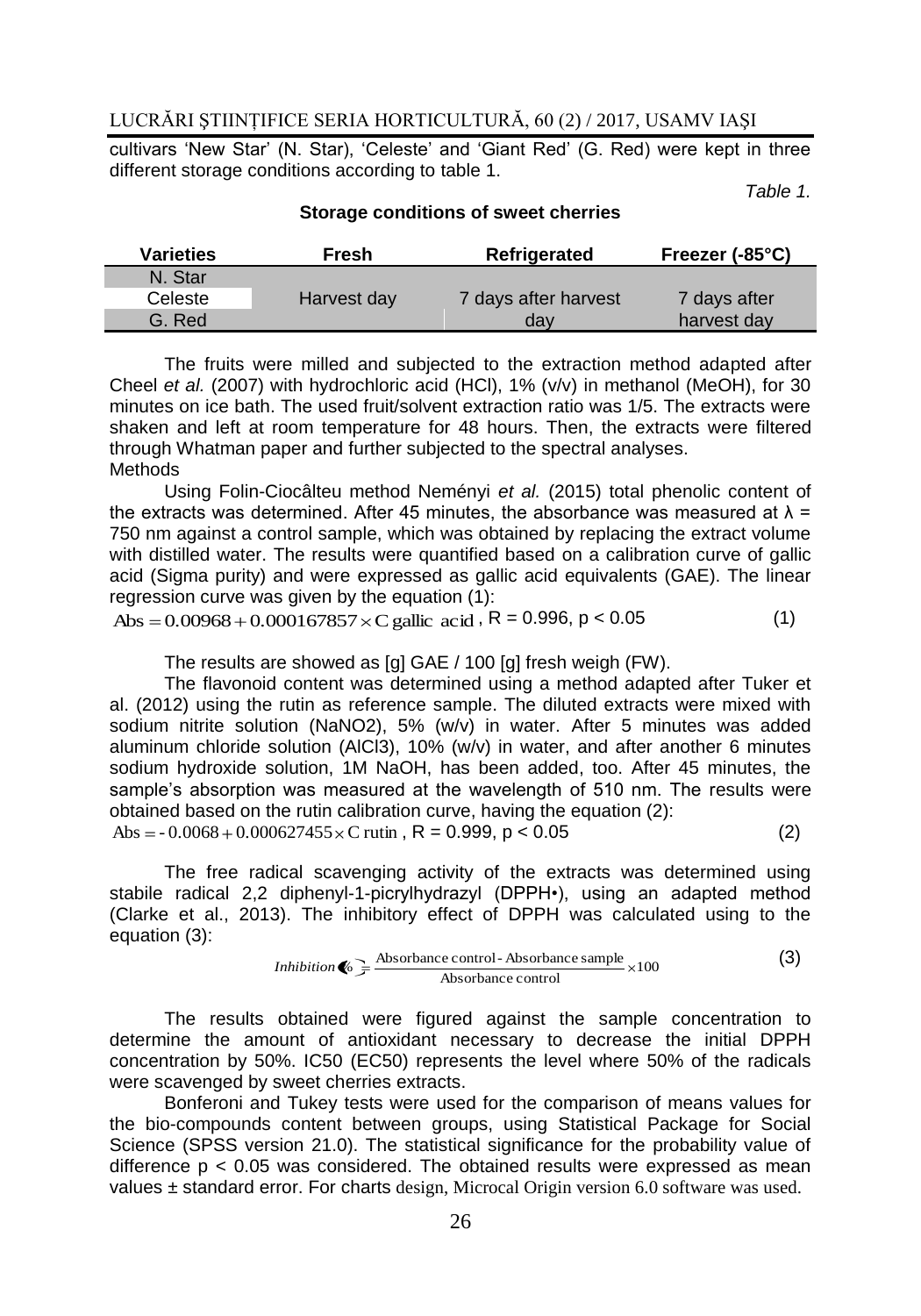## **RESULTS AND DISCUSSIONS**

Several studies on the influence of freezing temperatures on biochemical content of sweet cherries were realized by Kelley et al. (2006), Chaovanalikit and Wrolstad (2004) and Richman et al. (2007). They found that the degradation of phenolic compounds in frozen cherries is related to the presence of native enzymes, particularly polyphenol oxidase that is a temperature-dependent enzyme. Polyphenol oxidase can accelerate the degradation process in presence of chlorogenic acid, the major phenolic compounds in cherries. Considering different cultivars, statistical results show that in fresh stage are not significant differences. Belge et al. (2015) carried out similar studies on postharvest changes of cell wall of sweet cherry from 'Celeste' and 'Somerset' cultivars after storage at  $0^{\circ}$ C.

The total phenolic content for fresh sweet cherries of all three cultivars is shown in Table 2. It can be seen that the maximum value was recorded by 'N. Star' cultivar the results being similar to those published by Serrano et al. (2009) for 'Cristalina' cultivar.

*Table 2*

| <b>Varieties</b> | Mean g<br>GAE/100g | Std.<br>Error |                       | 95% Confidence<br><b>Interval for Mean</b> | <b>Minimum</b> | <b>Maximum</b> |
|------------------|--------------------|---------------|-----------------------|--------------------------------------------|----------------|----------------|
|                  | <b>FW</b>          | (SE)          | Lower<br><b>Bound</b> | <b>Upper</b><br><b>Bound</b>               |                |                |
| N. Star          | 0.144              | 0.001         | 0.138                 | 0.149                                      | 0.142          | 0.146          |
| Celeste          | 0.126              | 0.002         | 0.119                 | 0.133                                      | 0.123          | 0.128          |
| G. Red           | 0.125              | 0.006         | 0.111                 | 0.138                                      | 0.093          | 0.146          |

## **Total phenolic content – fresh sweet cherries**

Values represent the mean of three replicates  $\pm$  SE

In the case of refrigerated sweet cherries (see Table 3), the value of total phenolic content was well preserved only for 'N. Star' cultivar, and the value stays close to those found by Gil et al. (2006) for refrigerated strawberries. For the other cultivars, the phenolic content reduces during cold storage, for 'Celeste'cultivar the decrease being more significant.

*Table 3*

| <b>TURN DIRECTIONS CONTRIT – ITUZEN SWEET CHEMICS</b> |                    |                       |                       |                                            |                |                |  |  |
|-------------------------------------------------------|--------------------|-----------------------|-----------------------|--------------------------------------------|----------------|----------------|--|--|
| <b>Varieties</b>                                      | Mean g<br>GAE/100g | Std.<br>Error<br>(SE) |                       | 95% Confidence<br><b>Interval for Mean</b> | <b>Minimum</b> | <b>Maximum</b> |  |  |
|                                                       | <b>FW</b>          |                       | Lower<br><b>Bound</b> | <b>Upper</b><br><b>Bound</b>               |                |                |  |  |
| N. Star                                               | 0.114              | 0.002                 | 0.106                 | 0.122                                      | 0.110          | 0.116          |  |  |
| Celeste                                               | 0.097              | 0.005                 | 0.075                 | 0.119                                      | 0.087          | 0.104          |  |  |
| G. Red                                                | 0.108              | 0.002                 | 0.101                 | 0.115                                      | 0.106          | 0.111          |  |  |

**Total phenolic content – frozen sweet cherries**

Values represent the mean of three replicates  $\pm$  SE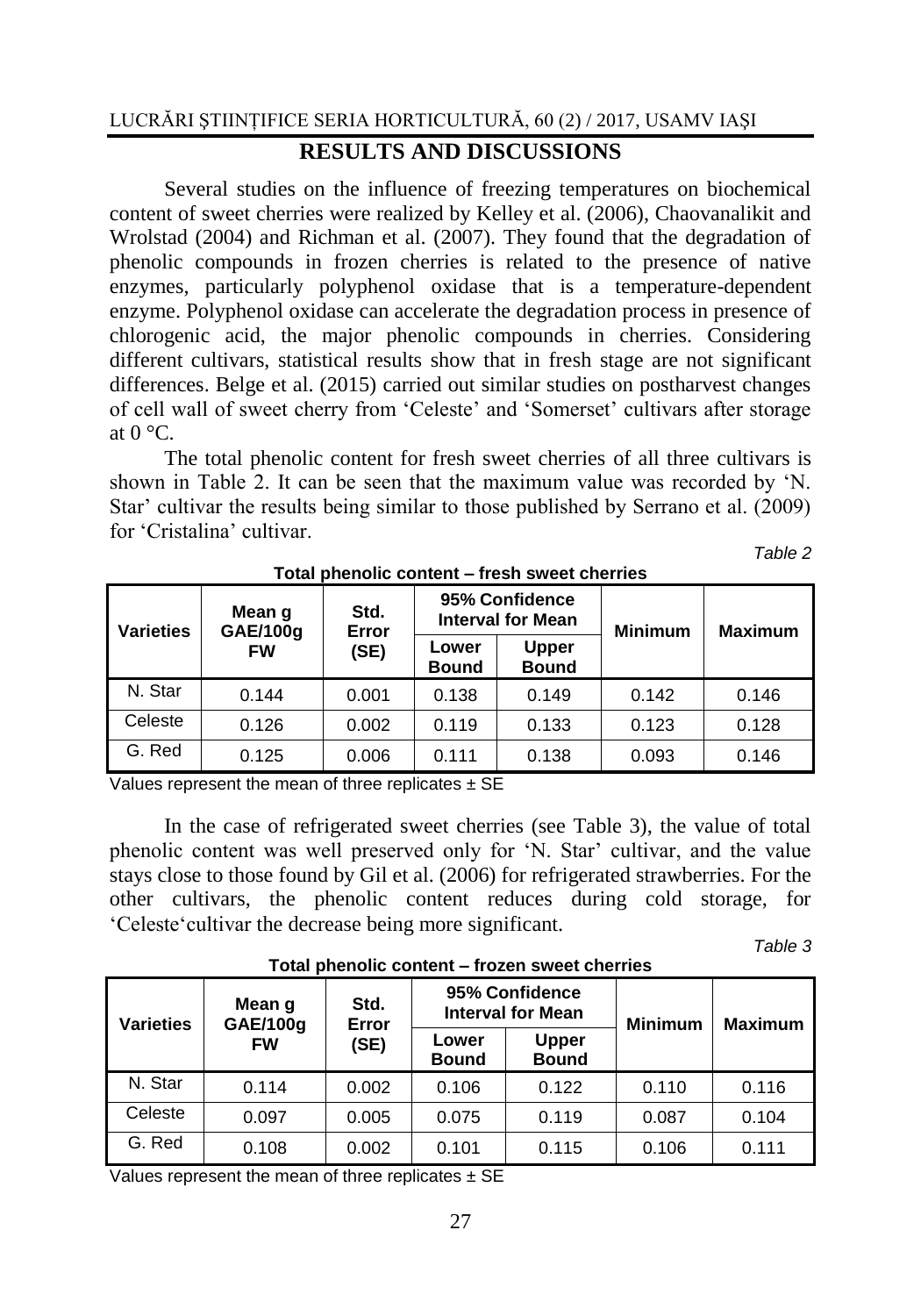These results contradict those recorded by Kevers *et al.* (2007), who reported that phenolic content was generally stable during storage. Moreover, several authors reported an increase of phenolic compounds during cold storage and subsequent shelf-life (Bernalte *et al*., 2003).

The total flavonoid content for fresh sweet cherries of all three cultivars is shown in Table 4. Once again, 'N. Star' cultivar exhibits the maximum value of flavonoid content. The recorded values is in good correlation with data published by Prvulović *et al.* (2011).

*Table 4*

| <b>Varieties</b> | <b>Mean</b><br>g<br><b>RE/100g</b><br><b>FW</b> | Std.<br>Error<br>(SE) | 95%<br><b>Interval for Mean</b> | <b>Confidence</b>            | <b>Minimum</b> | <b>Maximum</b> |
|------------------|-------------------------------------------------|-----------------------|---------------------------------|------------------------------|----------------|----------------|
|                  |                                                 |                       | Lower<br><b>Bound</b>           | <b>Upper</b><br><b>Bound</b> |                |                |
| N. Star          | 0.156                                           | 0.002                 | 0.148                           | 0.165                        | 0.153          | 0.160          |
| Celeste          | 0.114                                           | 0.000                 | 0.113                           | 0.116                        | 0.114          | 0.115          |
| G. Red           | 0.110                                           | 0.001                 | 0.107                           | 0.114                        | 0.109          | 0.112          |

#### **Total flavonoid content – fresh sweet cherries**

Values represent the mean of three replicates  $\pm$  SE

In this work, by refrigerating the sweet cherries, the total amount of flavonoids decreases for all three-tested cultivars. The cultivar influence on total flavonoid accumulation during refrigeration appears to be significant. N Star cultivar is still showing the best performance, while the 'Celeste' registered the highest degree of reduction in total flavonoid content (28.94%) and the 'G. Red' lost the smallest quantity during the refrigeration (7.27%). The obtained results are summarized in Table 5.

*Table 5*

| <b>Varieties</b> | Mean g<br><b>RE/100g</b><br><b>FW</b> | Std.<br>Error<br>(SE) |                       | 95% Confidence<br><b>Interval for Mean</b> | <b>Minimum</b> | <b>Maximum</b> |
|------------------|---------------------------------------|-----------------------|-----------------------|--------------------------------------------|----------------|----------------|
|                  |                                       |                       | Lower<br><b>Bound</b> | Upper<br><b>Bound</b>                      |                |                |
| N. Star          | 0.129                                 | 0.006                 | 0.103                 | 0.155                                      | 0.117          | 0.135          |
| Celeste          | 0.081                                 | 0.003                 | 0.066                 | 0.095                                      | 0.074          | 0.085          |
| G. Red           | 0.102                                 | 0.001                 | 0.098                 | 0.106                                      | 0.101          | 0.104          |

**Total flavonoid content – refrigerated sweet cherries**

Values represent the mean of three replicates  $\pm$  SE

Analyzing the flavonoid content in frozen sweet cherries it was proved that, compared to fresh fruits, for all tested cultivars the values decreased. Compared to refrigerated fruits, it can be observed that 'Celeste' cultivar has a slight tendency of increasing the flavonoids content. The values are presented in Table 6.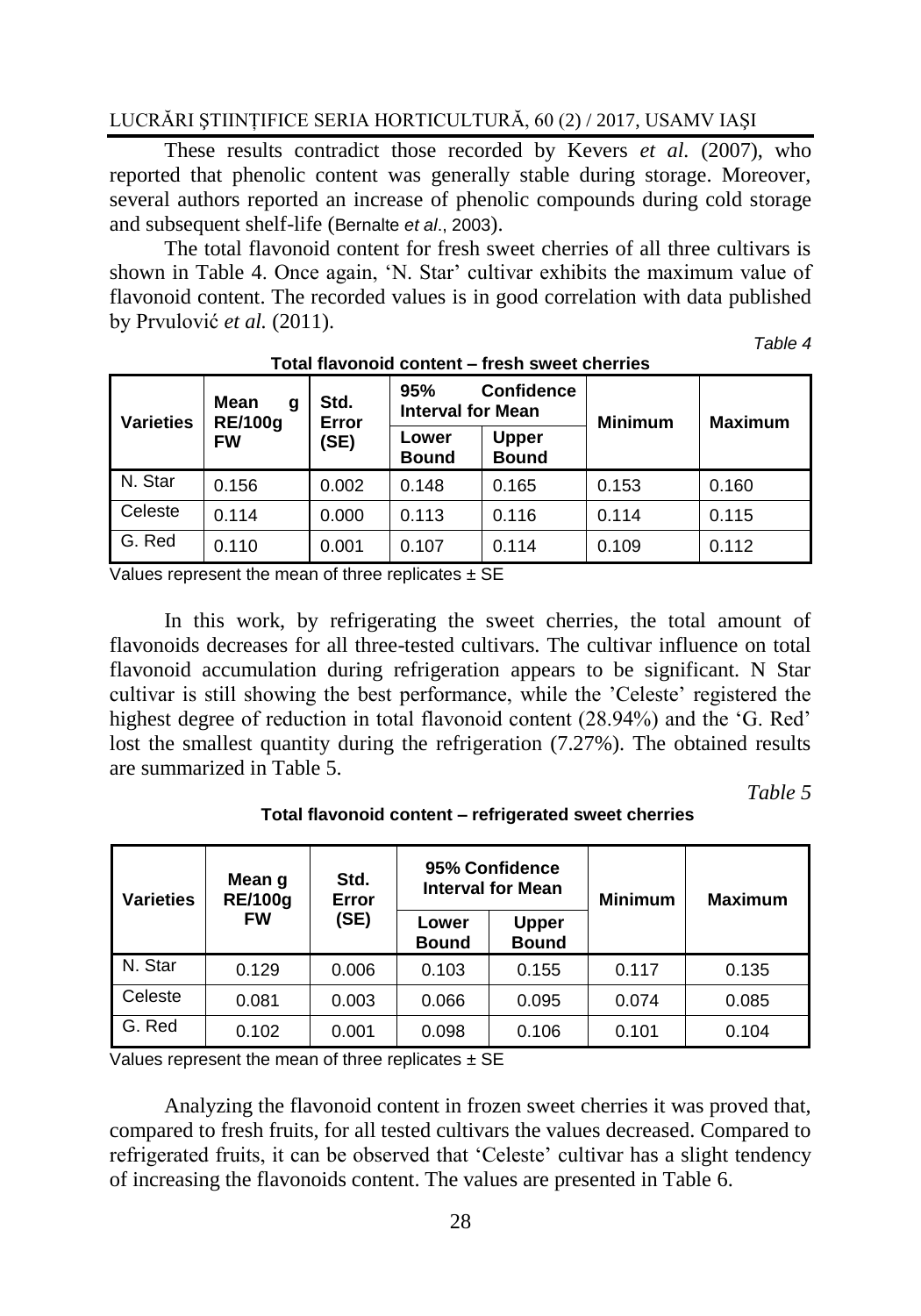*Table 6*

| <b>Varieties</b> | Mean g<br><b>RE/100g</b> | Std.<br>Error | 95% Confidence<br><b>Interval for Mean</b> |                              | <b>Minimum</b> | <b>Maximum</b> |
|------------------|--------------------------|---------------|--------------------------------------------|------------------------------|----------------|----------------|
|                  | <b>FW</b>                | (SE)          | Lower<br><b>Bound</b>                      | <b>Upper</b><br><b>Bound</b> |                |                |
| N Star           | 0.101                    | 0.003         | 0.090                                      | 0.113                        | 0.096          | 0.104          |
| Celeste          | 0.083                    | 0.000         | 0.082                                      | 0.085                        | 0.083          | 0.084          |
| G Red            | 0.094                    | 0.005         | 0.072                                      | 0.117                        | 0.084          | 0.101          |

#### **Total flavonoid content – frozen sweet cherries**

As shown above, sweet cherries contain several phenolic compounds, important for consumer's health. These results are well correlated to Ferretti *et al.* 2010 investigation on antioxidant properties of fresh fruits, which were demonstrated using different approaches.

With regard to free radical scavenging activity, the obtained results for all three analyzed stages are presented in figure 2. Significant differences in free radical scavenging activity of the tested sweet cherry cultivars during conservation process can be observed, and similar phenomena were reported by Sen *et al*. (2016) analyzing 'Early Burlat', 'Napoleon', and '0900 Ziraat' sweet cherries cultivars.

Concerning storage conditions, the inhibition rate (EC 50) during all three analyzed stages decreased in the following order: fresh > frozen > refrigerated.

The inhibition rate (EC 50) of the sweet cherries extracts during all three analyzed stages was highlighted 'Celeste' cultivar with an average of 7.94 (fresh fruits), 5.94 (frozen fruits), and 4.35 mg/ml (refrigerated fruits). The values are presented in fig. 2.



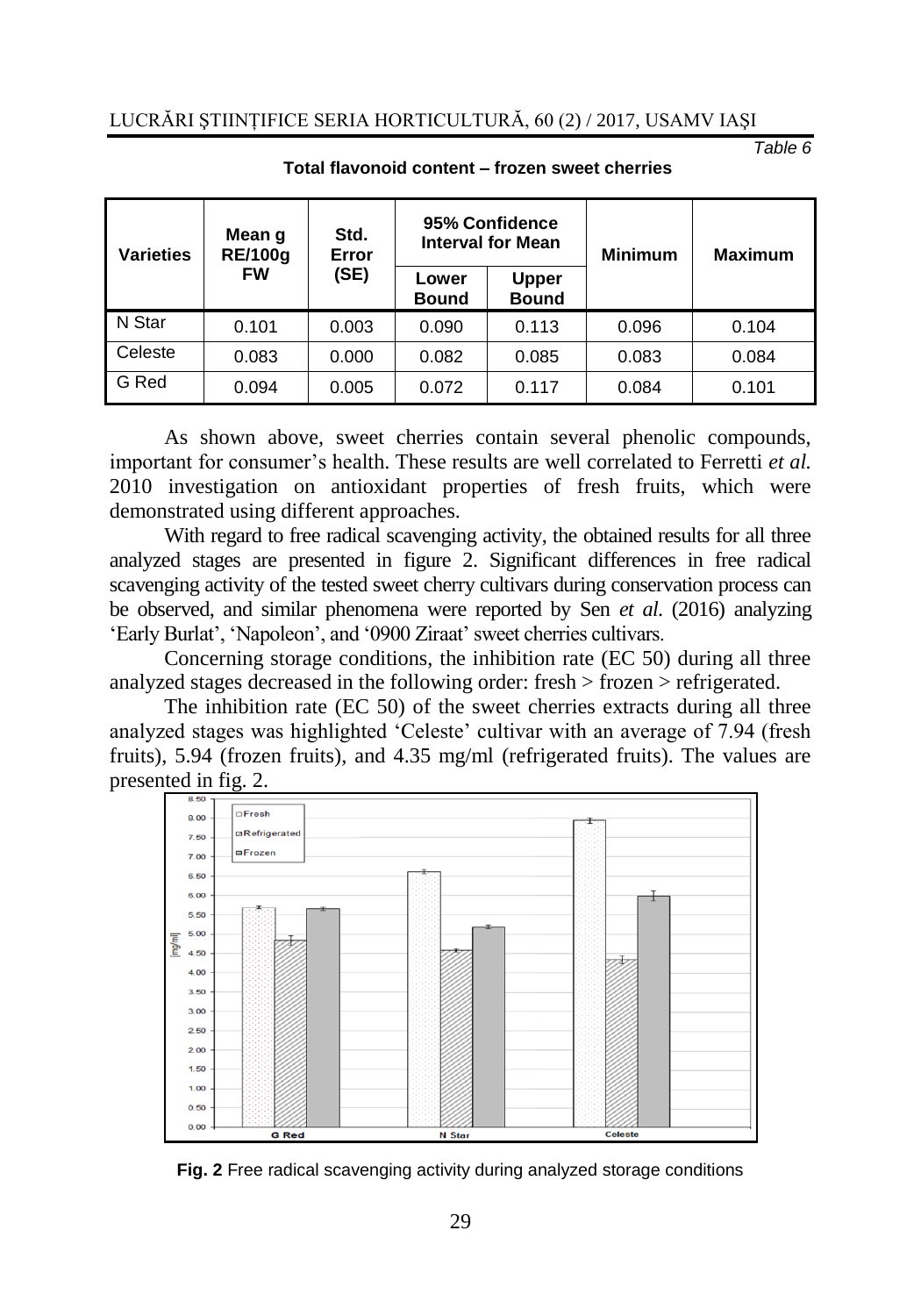## **CONCLUSIONS**

In this paper, the influence of storage conditions on the accumulation of biological active compounds in sweet cherries was highlighted.

1. It was found that postharvest factors such as storage could influence biological composition of sweet cherries.

2. For the studied cultivars, it was established that during postharvest storage, the ripening process advances in refrigerated stage, ranging the phenolic and flavonoid content of sweet cherries.

3. Moreover, the free radical scavenging activity of sweet cherries was well maintained during the storage period at -85 ºC in frozen stage.

### *Acknowledgments:*

*This research received no specific grant from any funding agency in the public, commercial, or not-for-profit sectors.*

## **REFERENCES**

- **1. Asănică A., Cepoiu N., Bădulescu L., Hoza D., 2004 -** *Studies Regarding the Biochemical Composition of Some Interspecific Cherry Hybrid Rootstocks***,** Scientific papers USAMV Bucharest, Series B, Horticulture, XLVII, p. 282-288.
- **2. Ballistreri G., Continella A., Gentile A., Amenta M., Fabroni S., Rapisarda P., 2013 -** *Fruit quality and bioactive compounds relevant to human health of sweet cherry (Prunus avium L.) cultivars grown in Italy*, Food Chemistry 15, p. 630-6388.
- **3. Belge B., Comabella E., Graell J., Lara I., 2015 -** *Post-storage cell wall metabolism in two sweet cherry (Prunus avium L.) cultivars displaying different postharvest performance.* Food Science and Technology International 21, p.416-427.
- **4. Bernalte M. J., Sabio E., Hernández M. T., Gervasini C., 2003 -** *Influence of storage delay on quality of 'Van' sweet cherry.* Postharvest Biology and Technology 28, p. 303-312**.**
- **5. Cao J., Jiang Q., Lin J., Li X., Sun C., Chen K., 2015 -** *Physicochemical characterisation of four cherry species (Prunus spp.) grown in China.* Food Chemistry 173, p.855-863.
- **6. Chaovanalikit A., Wrolstad R. E., 2004,** *Total anthocyanins and total phenolics of fresh and processed cherries and their antioxidant properties*. Food Chemistry and Technology 69, p. 1-6.
- **7. Charanjit K., Kapoor H. C., 2001 -** *Antioxidants in fruits and vegetables - the millennium's health.* International Journal of Food Science & Technology 36, p. 703- 725.
- **8. Cheel J., Theoduloz C., Rodriguez J. A., Caligari P. D. S., Schmeda-Hirschmann G., 2007 -** *Free radical scavenging activity and phenolic content in achenes and thalamus from Fragaria chiloensis spp. Chiloensis, F. vesca and F. x ananasa cv. Chandler*. Food Chemistry 102, p. 36–44.
- **9. Clarke G., Ting K. N., Wiart C., Fry J., 2013 -** *High correlation of 2,2-diphenyl-1 picrylhydrazyl (DPPH) radical scavenging, ferric reducing activity potential and total phenolics content indicates redundancy in use of all three assays to screen for*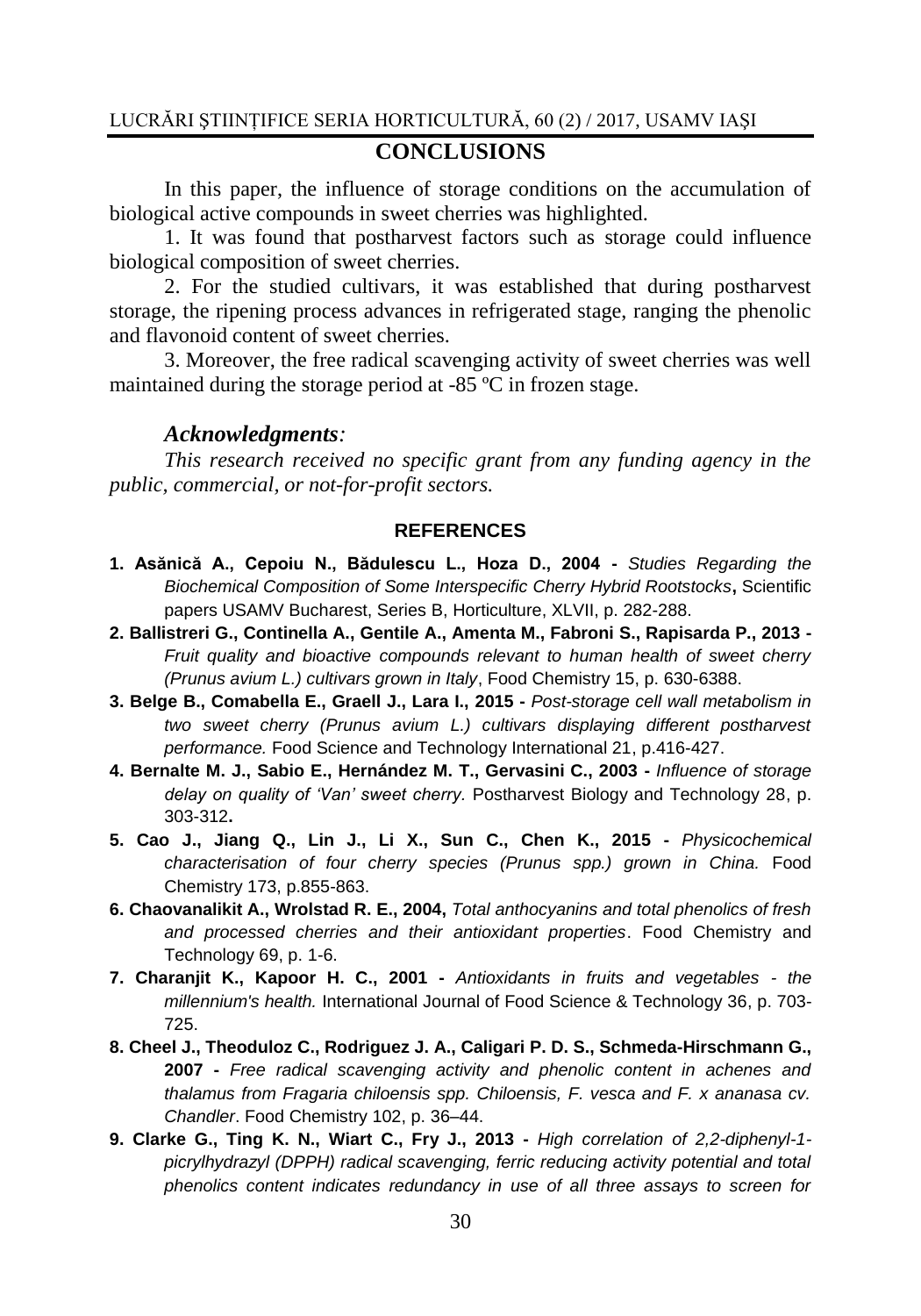*antioxidant activity of extracts of plants from the malaysian rainforest.* Antioxidants 2, p. 1-10.

- **10. Darshan S. K., Reuven R., Robert A. Jacob, Adel A. Kader, Bruce E. M., 2006 -** Consumption of bing sweet cherries lowers circulating concentrations of inflammation markers in healthy men and women. Journal of Nutrition 136, p. 981– 986.
- **11. Ferretti G., Neri D., Bacchetti T., 2014** *Effect of Italian sour cherry (Prunus cerasus L.) on the formation of advanced glycation end products and lipid peroxidation*. Food and Nutrition Sciences 5, p. 1568-1576.
- **12. Ferretti G., Bacchetti T., Belleggia A., Neri D., 2010 -** *Cherry antioxidants: from farm to table.* Molecules, 15, p. 6993–7005.
- **13. Gil M. I., Aguayo E., Kader A. A., 2006 -** *Quality changes and nutrient retention in fresh-cut versus whole fruits during storage*. Journal of Agricultural and Food Chemistry 54, p. 4284–4296.
- **14. Gonçalves B., Landbo A. K., Knudsen D., Silva A. P., Moutinho-Pereira J., Rosa E., Meyer A. S., 2004 -** *Effect of ripeness and postharvest storage on the phenolic profiles of cherries (Prunus avium L.).* Journal of Agricultural and Food Chemistry 52, p. 523–530.
- **15. Hugo P. C., Ayala-Zavala J. F., González-Aguilar G. A., 2011 -** *The role of dietary fiber in the bioaccessibility and bioavailability of fruit and vegetable antioxidants*, Journal of Food Science 76, p. R6–R15.
- **16. Jakobek L., Seruga M., Medvidović-Kosanović M., Novak I., 2007 -** *Anthocyanin content and antioxidant activity of various red fruit juices.* Deutsche Lebensmittel Rundschau 103, p. 58–64.
- **17. Kårlund A., Moor U., Sandell M. O., Karjalainen R., 2014 -** *The impact of harvesting, storage and processing factors on health-promoting phytochemicals in berries and fruits*. Processes 2, p. 596-624.
- **18. Kelebek H., Selli S., 2011 -** *Evaluation of chemical constituents and antioxidant activity of sweet cherry (Prunus avium L.) cultivars.* International Journal of Food Science & Technology 46, p. 2530–2537.
- **19. Kevers C., Falkowski M., Tabart J., Defraigne J. O., Dommes J., Pincemail J., 2007 -** *Evolution of antioxidant capacity during storage of selected fruits and vegetables.* J Agric Food Chem 55, p. 8596–8603.
- **20. Liu Y., Liu X., Zhong F., Tian R., Zhang K., Zhang X., Li T., 2011 -** *Comparative study of phenolic compounds and antioxidant activity in different species of cherries.* Journal of Food Science 76, p. C633-8.
- **21. Melicháčová S., Timoracká M., Bystrická J., Vollmannová A., Čéry J., 2010 -** *Relation of total antiradical activity and total polyphenol content of sweet cherries (Prunus avium L.) and tart cherries (Prunus cerasus L.).* Acta Agriculturae Slovenica 95, p. 21-28.
- **22. Naderiboldaji M., Badeka A. V., Kontakos S. Kontominas M. G., 2015 -** *Characterization of four popular sweet cherry cultivars grown in Greece by volatile compound and physicochemical data analysis and sensory evaluation*. Molecules 20, p.1922-1940.
- **23. Nemenyi A., Stefanovitsne-Banyai E., Pek Z., Hegedus A., Gyuricza C., Barocsi Z., Helydes L., 2015 -** *Total antioxidant capacity and total phenolics content of*